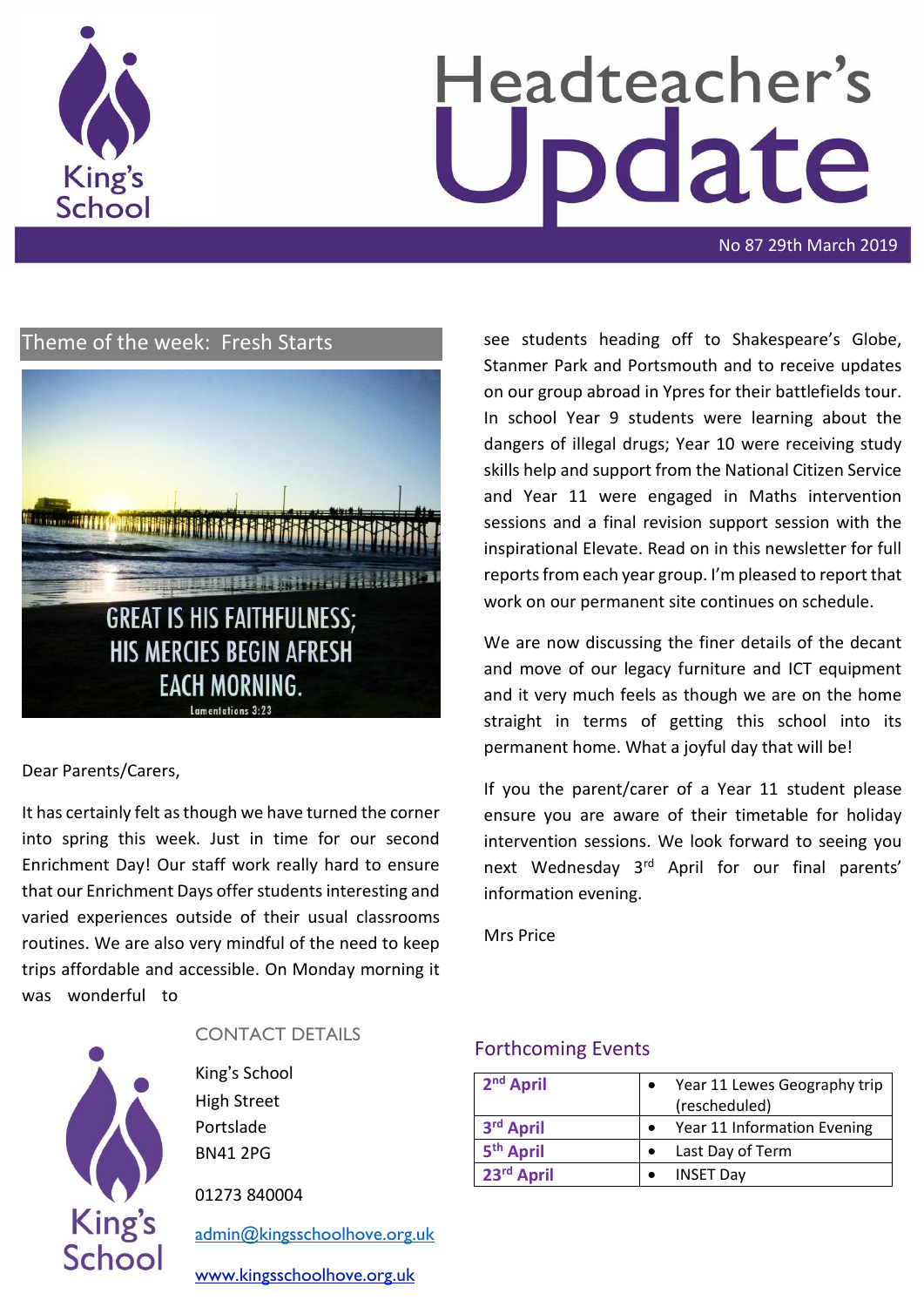## **King's School**

# Student of the Week

Aimee Howell is Student of the Week for **Year 7**. Aimee has worked so incredibly hard to improve her attendance and has received positive feedback from teachers as to how well she is doing in Maths and PE. Well done Aimee!

Chosen as **Year 8** Student of the Week is Monica Salip Ghobrial for excellent focus and outstanding work in a grammar languages lesson, as well as being praised for being very helpful in a cover lesson this week!

**Year 9** SotW is Chloe Bexhall. Chloe is a hard working student who truly embodies our school values. She is kind and welcoming and is a great friend to many. Thank you Chloe!

Sophie Larter has been chosen as **Year 10** SotW for a great attitude and dedication leading up to exams and art mocks.

Student of the Week for **Year 11** is Oak Harris for receiving multiple reports from members of staff regarding a change of attitude in lessons.

## Last Day of Term & INSET

Our last day of term is Friday 5<sup>th</sup> April. All students should arrive as normal for 8:30am on this date. They will attend three lessons and also have a tutor time and a celebration assembly. A full brunch service will be available in the Dome Diner at break time. **All students will be dismissed from school at 12:40pm on this date.**  Year 11 will be set extensive holiday work and revision tasks for this break – when we return they have only two and a half weeks until their first GCSE exam. Tuesday 23rd April is an INSET day and the school will be closed to students on this date (some Year 11 students may be invited in for intervention – further details to follow). All students should return for the summer term for an 8:30am lesson start as usual on Wednesday 24th April.

## Year 11 Update

Mock results are all in and students are now working hard towards those final exams. We are really pleased with how things are shaping up and it has been really encouraging to see so many students so positive about their mock results. We look forward to welcoming all Year 11 parents to our revision guidance evening on Wednesday 3rd April which starts at 6pm. Our heads of English and Maths will both be sharing their final advice on how to maximise the final stages of revision and Mr Cooke, Deputy Head will be speaking on revision skills and managing the final stages of preparation.

We also have out Easter revision sessions coming up and we will be contacting parents in the coming days with information on the students we're recommending attend the Easter revision sessions. We've also launched with our students our "40 days" plan as it will be 40 days until the first exam from the 4<sup>th</sup> of April. In the Bible 40 days is often a significant time of testing and trial, for year 11 students this will certainly resonate. It is diligence, discipline and faith that sustains in these times though so we'll be encouraging students to endure the trial through revision discipline, looking after themselves well and having a view to the purpose of the trial, visualising the positive outcome they intend. It is only a season of their life, it may feel like a wilderness experience, but on the other side of this is, if done well, is an experience that will stand them in good stead for a great future. Do keep them in your prayers at this time.

#### Year 11 Photo

Year 11 will be having a year group photo on Monday 1<sup>st</sup> April at 9am. This will be taken by our professional school photographers and will be made available for sale to the year group afterwards through the photographers. We will take one 'formal' shot and one 'informal' shot. Students should ensure that they are fully dressed in correct uniform on this date to enable them to participate.

#### Year 10 Work Experience Opportunity

Kier Construction who are building our new site are offering an exciting work experience opportunity for two year 10 students over the Easter break. There are two 10 day placements available over the upcoming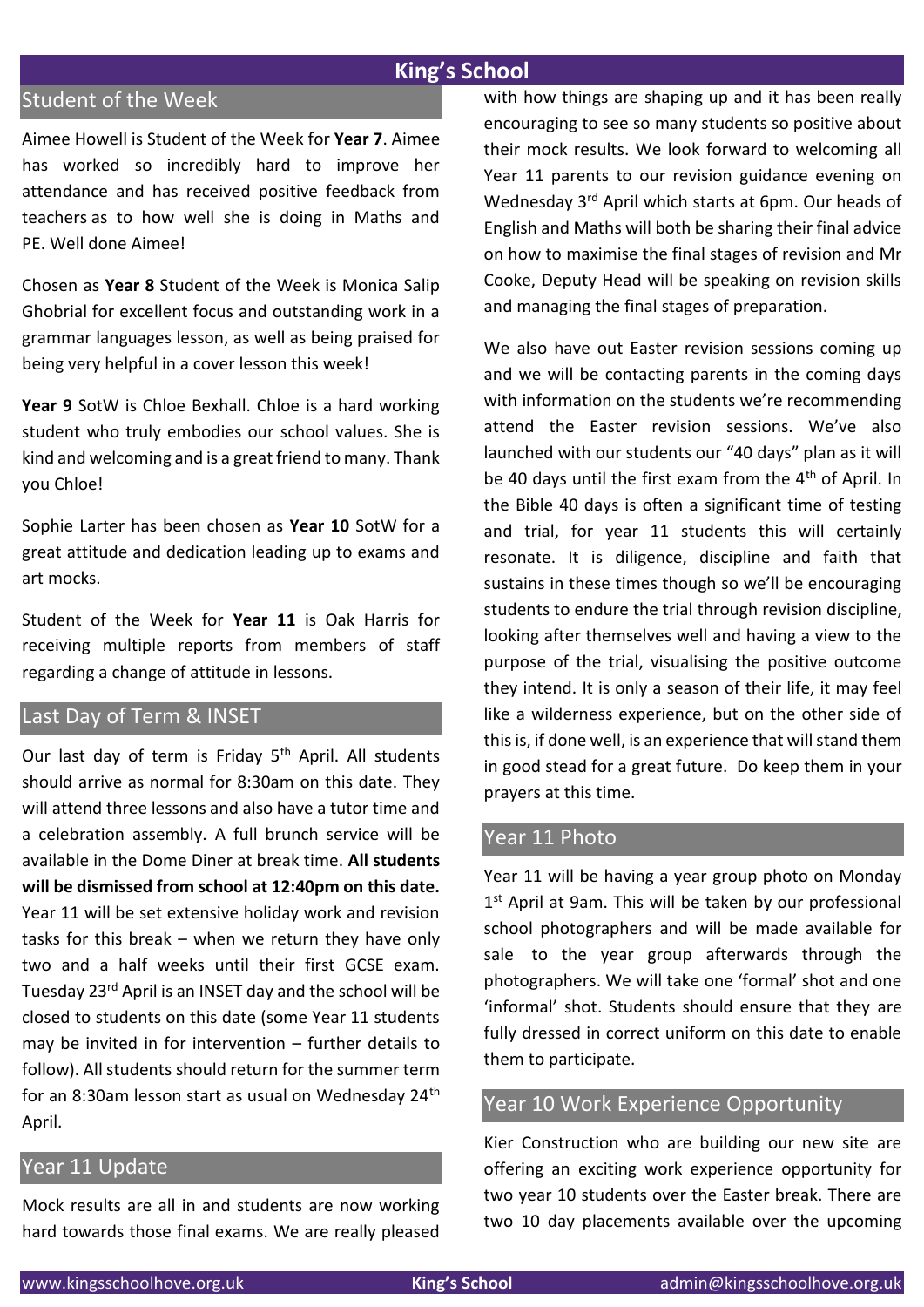# **King's School**

Easter break, and students will gain excellent insight into Kier's work in construction, events, marketing and design. Students should submit a short letter of application if they wish to take part. The deadline for applications is **3pm Tuesday 2nd April** and successful applicants will be contacted on Wednesday 3rd. Please see Mr Cooke's recent letter to parents for more details.

### In Case You Missed It…

Messages that were sent home via ParentPay this week were:

- Wicked theatre trip 'go-live' information
- GCSE art contributions requests
- GSCE Geog fieldtrip to Lewes reschedule confirmation (Now 2nd April)

#### Embrace "the positive body image movement"

King's held a screening of the Embrace documentary last week which was well attended by parents and

students. It was a thought provoking film aimed at young people to love their bodies and who they are and to help them realise photos and images on social media are just that images. It was wonderful to see so many of our students there and an event that we will be running



again when we move to our new site. If parents would like to know more about the documentary or would like a screening at your local Church or school, please contact [finance@kingsschoolhove.org.uk.](mailto:finance@kingsschoolhove.org.uk) Here is a link for further information:

# [https://www.youtube.com/watch?v=ISHzzBGyt4g&ap](https://www.youtube.com/watch?v=ISHzzBGyt4g&app=desktop) [p=desktop](https://www.youtube.com/watch?v=ISHzzBGyt4g&app=desktop)

## Year 11 BHASVIC A Level Transition Session

BHASVIC have invited any King's students considering Maths A Level to attend an A Level transition session. The aim of this session is to give students a taste of college life, to help them to get the grades they will need to study either maths A-level (grade 6) or double maths (grade 7), and to make the transition to A-level smoother. The session will be **4-5pm on Thursday 4th April in room 5** (staff will meet students from reception). The address is 205 Dyke Road, BN3 6EG. Please contact BHASVIC directly to inform them if your child/children would like to attend.

## Globe Theatre Trip

The trip to Shakespeare's Globe Theatre was a rousing success, accompanied by some fantastic weather. We arrived in London in good time and the students began their day by listening to a guided tour from a professional Shakespearean actor. They were regaled with interesting historical facts about the Globe theatre and the types of people who would visit. Students asked lots of questions and enjoyed taking photos of the iconic setting.

After the tour, students took part in a lively workshop exploring a piece of text from The Tempest by William Shakespeare. They worked on their facial expressions and tone of voice to reenact arguments between characters. Students thoroughly enjoyed their time in London and it was finished off with a walk around the Tate Modern. We will look forward to going back next year!

#### Y11 Enrichment day

Monday saw year 11 spending their time on two activities. Firstly, they spent the day working with the Maths department on essential revision for the upcoming exams. While they may not have found it particularly enriching we certainly hope they see the richness in the upcoming Exam results. The students undertook the sessions with gusto though and it was excellent to see so many of them engaging with and excelling at the revision material that was delivered. The second activity of the day was our outside speaker, Oliver from Elevate. He came in to deliver a workshop on how to "Ace your exams". He was a very engaging speaker and he talked well about how to prepare and